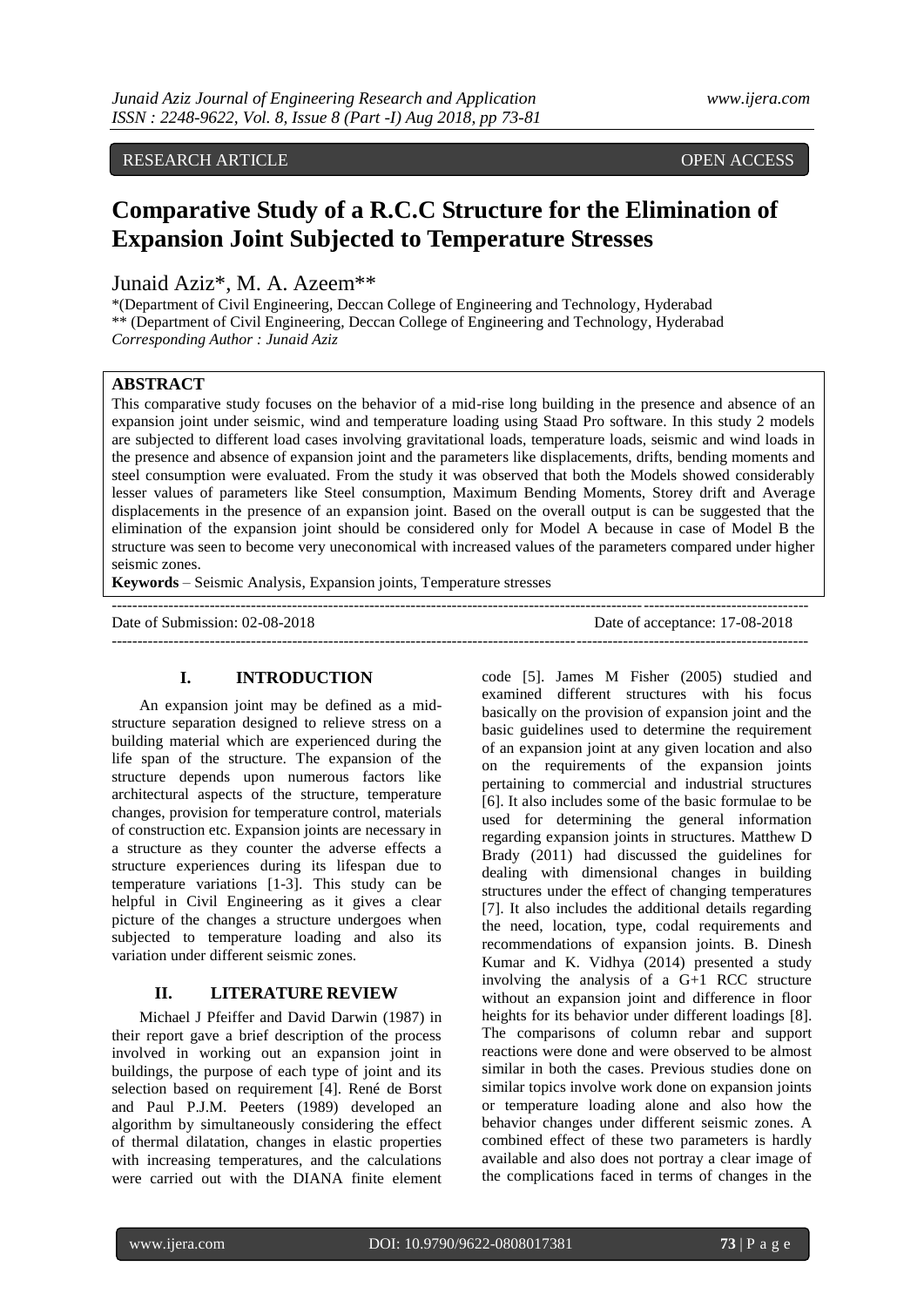structural behavior or the different load combination involved in accomplishing the task successfully. An attempt has been made in this study to get a more realistic approach for the situations where an elimination of expansion joint is preferred.

# **III. ANALYTICAL MODELS**

The present work aims for the analysis of two different models, i.e. Model A and Model B with varying dimensions and also the magnitude of loading under 2 different cases as follows:

#### **Model A:**

Case 1: Where the structure is taken as a complete single unit without the presence of an expansion joint subjected to seismic, wind and temperature loading.

Case 2: Where the structure is divided by introducing two expansion joints in the structure as per the condition in I.S codes. The first expansion joint is placed along the width of the structure at a distance of 30m from the origin along X axis whereas the second expansion joint is placed along the length of the structure at a distance of 40m from the origin along Y axis.

In case of Model A, the structure is assumed to be located in zone II and the loadings are done accordingly as per IS 1893 (Part 1) Criteria for earthquake resistant design of structures [9].

The temperature variation is taken as  $32^{\circ}$ C which is the difference of the maximum  $(43^{\circ}C)$  and minimum  $(11^{\circ}$ C) temperature as per the environmental data services of the city. The three dimensional view of Model A is shown in Figure 1. The dimensions and other detailed information of the models are given in Tables 1 and 2.



**Figure 1:** Three Dimensional view of Model A.

| S. No | Variable                 | <b>MODEL A</b>                 | <b>MODEL B</b>                 |  |  |
|-------|--------------------------|--------------------------------|--------------------------------|--|--|
| 1.    | Plan dimensions          | 60m X 80m                      | 60m X 120m                     |  |  |
| 2.    | Number of Stories        | 10                             |                                |  |  |
| 3.    | Floor height             | 3 <sub>m</sub>                 |                                |  |  |
| 4.    | Total height of Building | 30 <sub>m</sub>                |                                |  |  |
| 5.    |                          | 1.06x1.06m                     | 1.21x1.21m                     |  |  |
|       | Size of Columns          | (for inner columns)            | (for inner columns)            |  |  |
|       |                          | 0.9x0.9m                       | 1.06x1.06m                     |  |  |
|       |                          | (for outer columns)            | (for outer columns)            |  |  |
| 6.    |                          | $0.45 \times 0.53$ m           | $0.45 \times 0.60$ m           |  |  |
|       | Size of Beams            | (Outer beams)                  | (Outer beams)                  |  |  |
|       |                          | $0.38 \text{ X} 0.53 \text{m}$ | $0.38 \text{ X} 0.68 \text{m}$ |  |  |
|       |                          | (Fixed beams)                  | (Fixed beams)                  |  |  |
|       |                          | $0.23 \times 0.30$ m           | $0.23 \text{ X} 0.45 \text{m}$ |  |  |
|       |                          | $(S.Ss$ beams)                 | (S.S beams)                    |  |  |
| 7.    | Spacing between columns  | 10 meters                      |                                |  |  |
| 8.    | Depth of slab            | 125mm thick                    |                                |  |  |

| <b>Table 1:</b> Preliminary data considered for the analysis |  |
|--------------------------------------------------------------|--|
|--------------------------------------------------------------|--|

#### **Table 2:** Materials and Loading details of the building models

| S. No | Property               | Value                             |  |  |
|-------|------------------------|-----------------------------------|--|--|
| 1.    | Materials              | Concrete (M30 and M20) and        |  |  |
|       |                        | Reinforced with HYSD bars (Fe500) |  |  |
| 2.    | Specific weight of RCC | $25 \text{ kN/m}^3$               |  |  |
| 3.    | Live Load              | 5.0 kN/ $m^2$                     |  |  |
| 4.    | Wall Loads             | 10.5kN/m and 2kN/m (parapet wall) |  |  |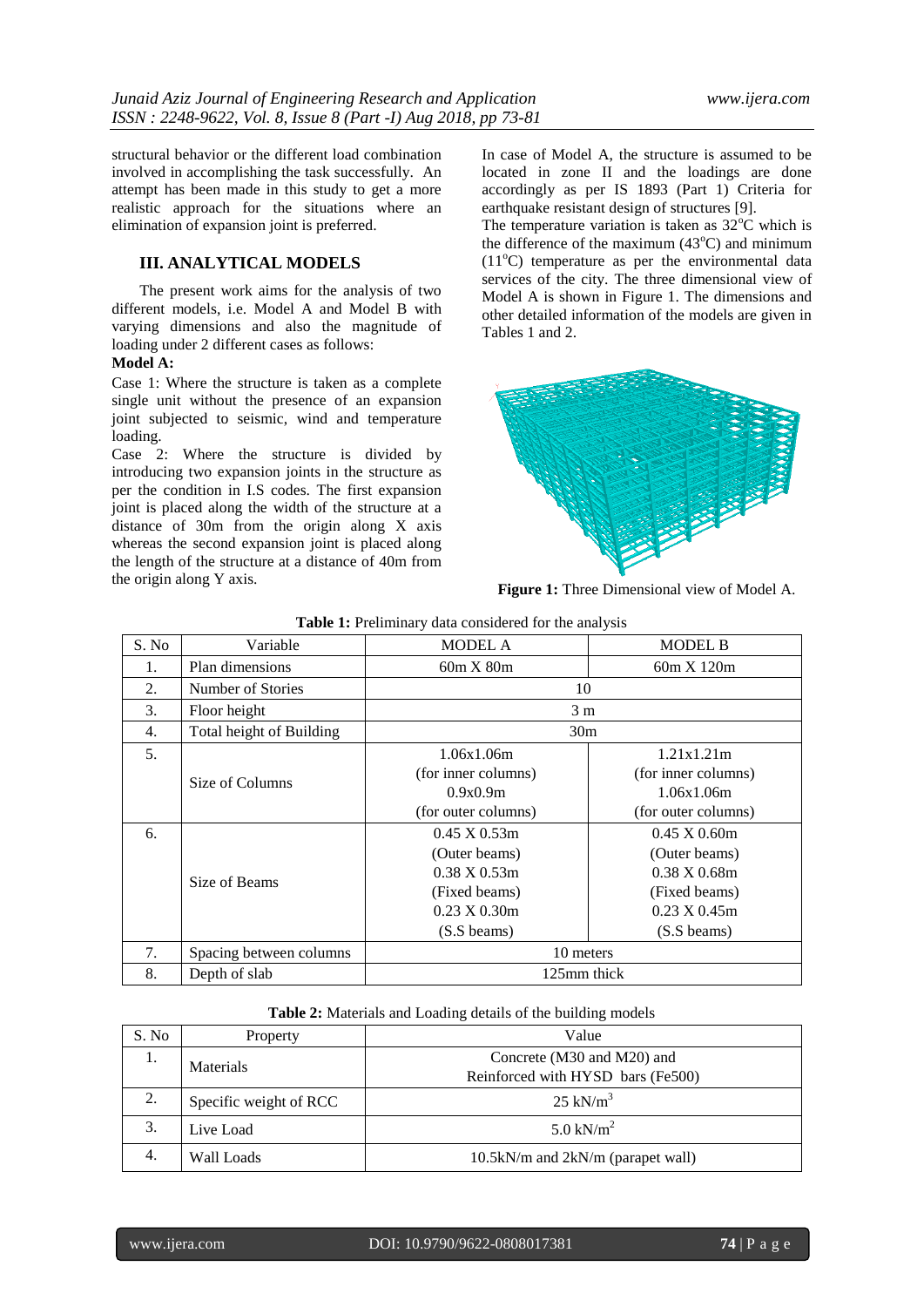#### **Model B:**

Case 1: Where the structure is taken as a complete single unit without the presence of an expansion joint subjected to seismic, wind and temperature loading.

Case 2: Where the structure is divided by introducing three expansion joints in the structure as per the condition in I.S codes. The first expansion joint is placed along the width of the structure at a distance of 30m from the origin along X axis; the second expansion joint is placed along the length of the structure at a distance of 40m and the third one being placed at a distance of 80m from the origin along Y axis.

In case of Model B, the structure is assumed to be located in zone V and the loadings are done accordingly as per IS 1893 (Part 1) Criteria for earthquake resistant design of structures.

The temperature variation is taken as  $32^{\circ}$ C which is the difference of the maximum  $(43^{\circ}C)$  and minimum  $(11^{\circ}$ C) temperature as per the environmental data services of the city. The three dimensional view of Model B is shown in Figure 2.



**Figure 2:** Three Dimensional view of Model B.

#### **IV. RESULTS AND DISCUSSIONS**

#### **4.1 Model A Results**





**Figure 3:** Comparison of Average Displacements of Model A



**Figure 4:** Comparison of Storey Drifts of Model A.

Storey drift can be defined as the displacement of one level relative to another level above or below it whereas average displacement is the displacement of one level with respect to the base of the structure. Both these values play a key role when the structure is designed for seismic loading.

The lesser these value are, the more stable the structure becomes. It can be observed that the presence of an expansion joint in the structure leads to reduction in the values of both storey drifts and average displacements by 10% hence making it more stable and durable. The above data is represented in Figures 3 and 4 respectively.

#### **4.1.2 Steel Consumption**

For comparison of column moments and steel consumption, the designed columns are divided into four groups as shown in Figure 5, viz., Group A consisting of columns with moment values from 300-400 kNm, Group B consisting of columns with moment values ranging from 400-500 kNm, Group C consisting of columns with moment values ranging from 500-600 kNm and Group D consisting of columns with moment values ranging from 600- 700 kNm. For these column groups the area of steel is calculated and is depicted in Figure 6.



**Figure 5:** Comparison of Column Moments of Model A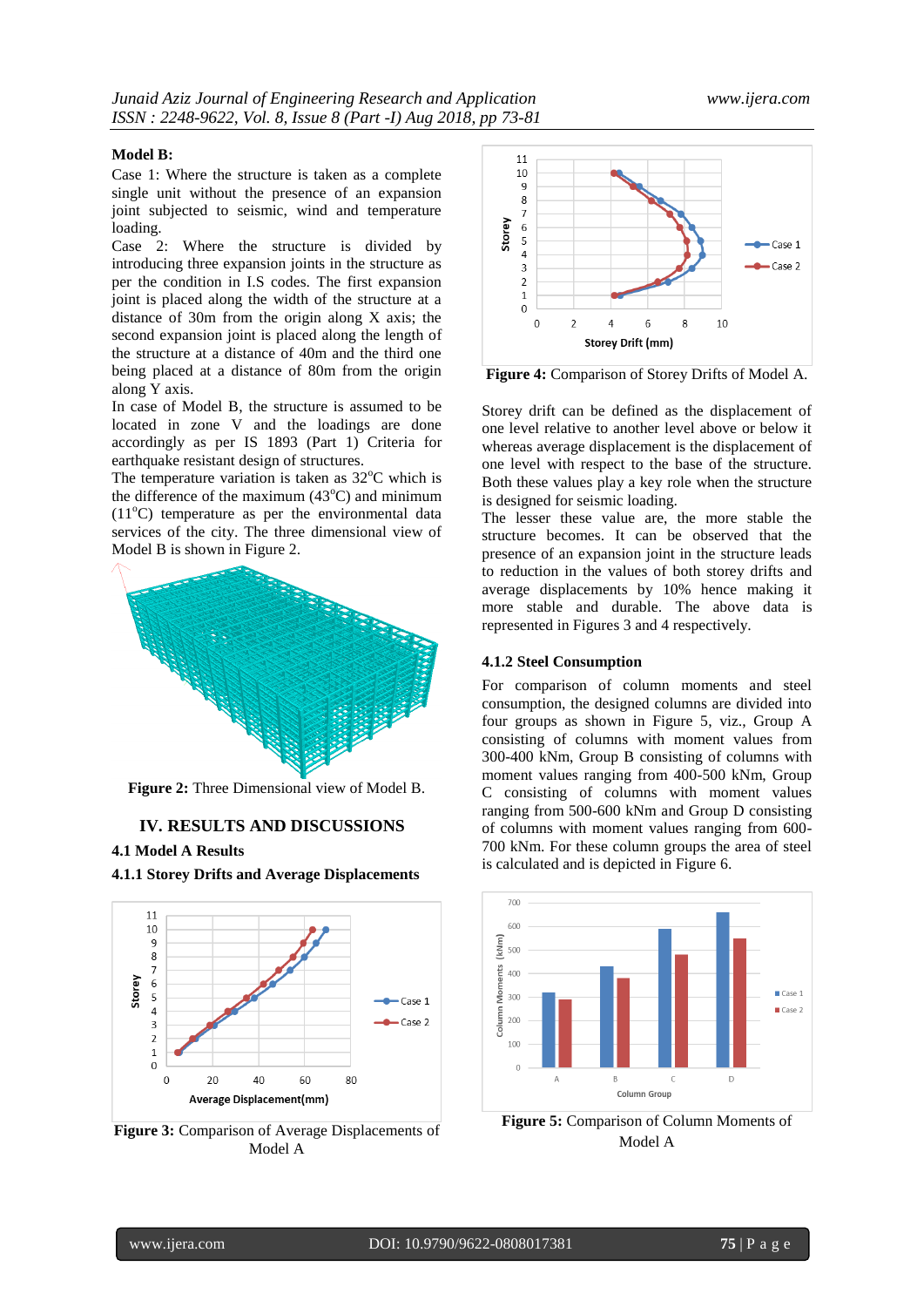

**Figure 6:** Comparison of Steel Consumption of Model A

It can be observed from Figure 5 that values of the moments developed are almost similar for 50% of the columns when compared in the presence and absence of the expansion joint. The values of the moments and loads developed being similar led to similar values of steel consumption as seen in Figure 6. For these columns the reduction in steel consumption is around 10% only.

Although the majority of the columns did show similar values, the remaining columns showed a considerable reduction in the values of steel consumption based on the difference in the moments and load values developed in these columns when an expansion joint was introduced. Hence, for these columns the reduction in steel consumption lies in the range of 15% - 20%.

The temperature loading applied in this case showed a minor effect when it comes to column reinforcement. The governing load cases observed were mostly a combination of gravity loads along with factor of safety. Only a few columns on the periphery were seen to have the governing load cases which involved temperature loads, but the change in values due to these loads was negligible when compared.

By observing this model, it can be said that the overall reduction in column reinforcement is around 20% when an expansion joint is introduced at suitable locations in the structure.

#### **4.1.3 Comparison of Maximum Bending Moment in beams of bottom slab**

The peripheral beams were divided into three groups as shown in Figure 7, namely, Group A consisting of beams with moment values ranging from 600-700 kNm, Group B consisting of beams with moment values ranging from 700-800 kNm, and Group C consisting of beams with moment values ranging from 800-900 kNm.



**Figure 7:** Comparison of Max Bending Moment in outer beams of bottom slab of Model A



**Figure 8:** Comparison of Max Bending Moment in inner beams of bottom slab of Model A.

The inner beams were divided into three groups, namely, Group A consisting of beams with moment values ranging from 300-400 kNm, Group B consists of beams with moment values ranging from 600-700 kNm and Group C consists of beams with moment values ranging from 800-900 kNm as shown in Figure 8.

From the Figures 7 and 8 it can be seen that the maximum bending moments in the outer beams is reduced by 25% - 30% of its value when an expansion joint is introduced in the structure. The governing load case observed in these beams was the combination of seismic wind and temperature loads. However, the inner beams were not affected by the temperature loads, but an overall reduction in the moment values by 10%- 15% is observed when expansion joint is provided. It can be said that the introduction of an expansion joint leads to a reduction in the moment values which in turn makes the structure more economical and stable.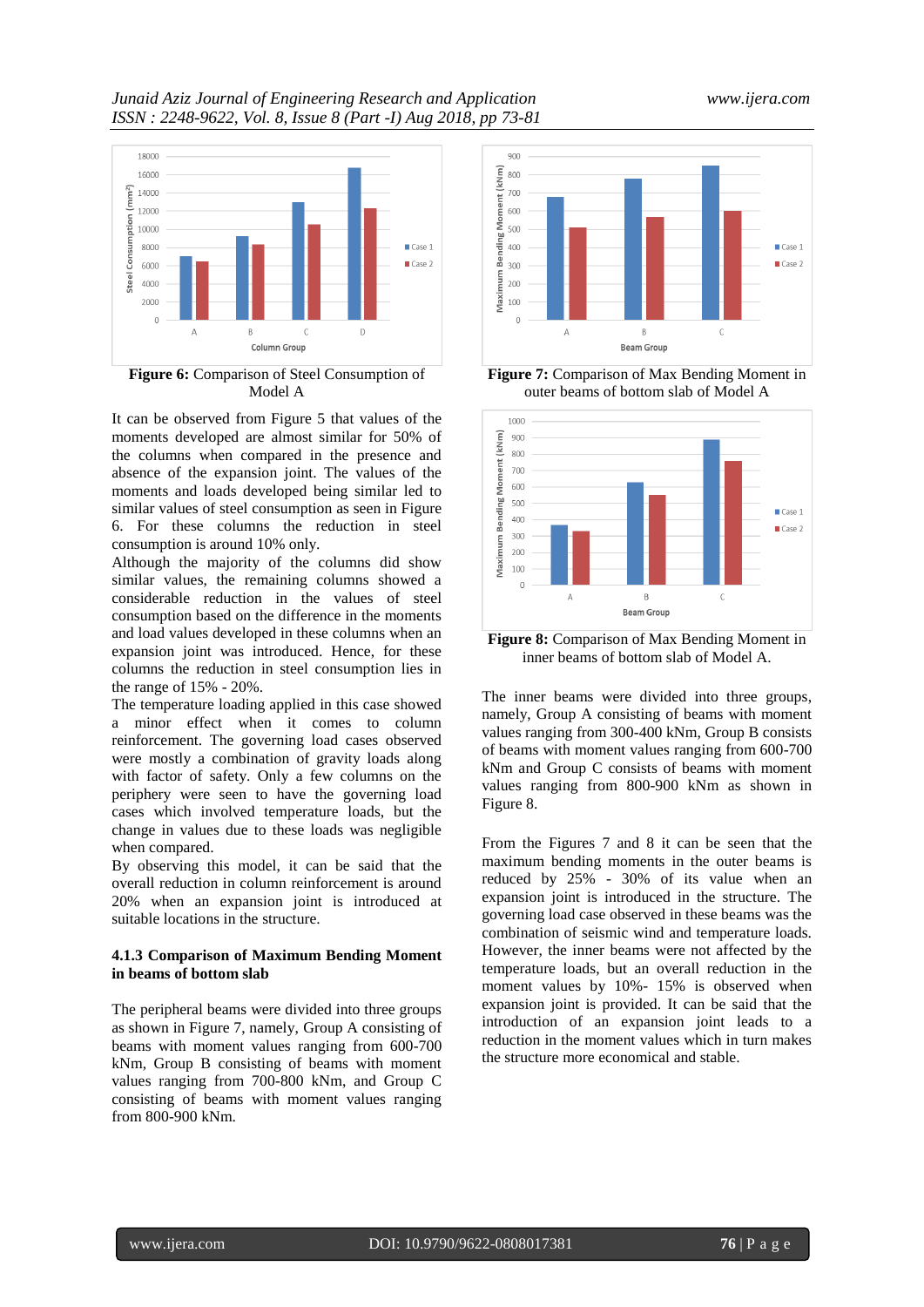#### **4.1.5 Comparison of Max Bending Moment in beams of Top slab**



**Figure 9:** Comparison of Max Bending Moment in outer beams of Top Slab of Model A

The peripheral beams were divided into three groups for the purpose of design, namely, Group A consisting of beams with moment values ranging from 400-500 kNm, Group B consisting of beams with moment values ranging from 500-600 kNm and Group C consisting of beams with moment values ranging from 600-700 kNm as shown in Figure 9.



**Figure 10:** Comparison of Max Bending Moment in inner beams of Top Slab of Model A.

The inner beams were divided into three groups, namely, Group A consisting of beams with moment values ranging from 300-400 kNm, Group B consisting of beams with moment values ranging from 500-600 kNm and Group C consisting of beams with moment values ranging from 800-900 kNm as shown in Figure 10.

The temperature loading showed no effect in the beams of the top slab. The governing load cases in these beams have no trace of temperature load in them. However, by introducing an expansion joint in the structure, the maximum bending moments in the outer beams was reduced by almost 15% and for the inner beams the reduction is about 10% of its original value which were noted in the absence of the expansion joint.

#### **4.1.7 Comparison of Support Reactions**



**Figure 11:** Comparison of Support Reactions of Model A

The support reactions resulting at the base were categorized into four groups as shown in Figure 11, namely, Group A comprising of columns with support reaction values ranging from 6000-6500 kN, Group B comprising of columns with support reaction values ranging from 9500-10000 kN, Group C comprising of columns with support reaction values ranging from 15000-15500 kN and Group D comprising of columns with support reaction values ranging from 15500-16000 kN.

It is seen that majority of the columns showed negligible or no change in the support reaction values in the presence and absence of an expansion joint. The reduction of support reaction values in these columns was around 5%. Only 20% of the entire columns which were located close to the point where an expansion joint was provided showed a considerable reduction in its value by almost 40%.

#### **4.2 Model B Results**





**Figure 12:** Comparison of Average Displacements of Model B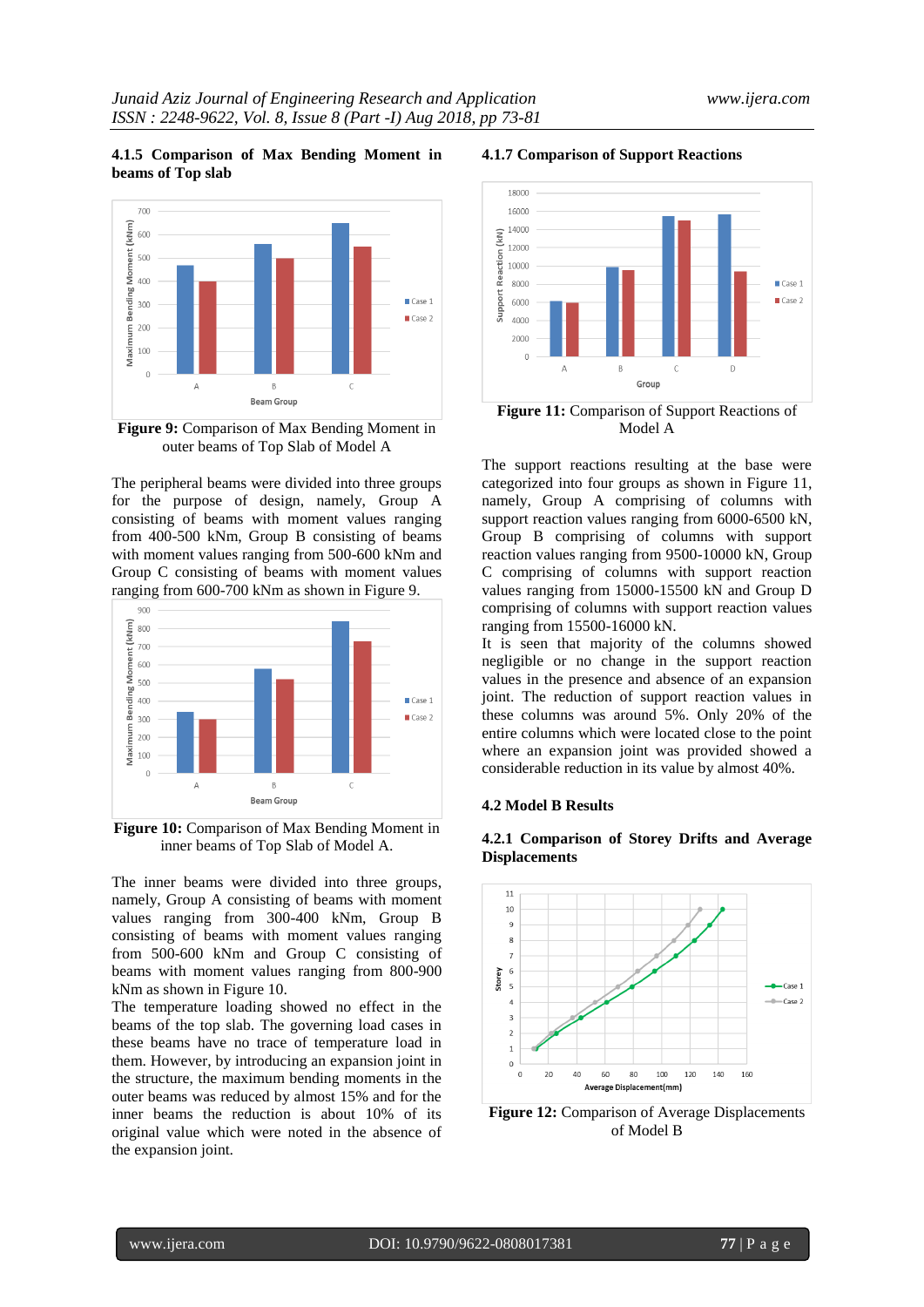

**Figure 13:** Comparison of Storey Drifts of Model B

For buildings which lie in higher seismic zones the storey drift and average displacements play a crucial role in the stability of the structure. A structural designer may design the structural elements based on the storey drift and displacement values obtained, but there are numerous other non-structural elements such as electrical and plumbing lines, etc., which have to be kept in mind as to how they may get affected under such deformations. Moreover, these non- structural elements have a different modulus of elasticity and behavior which needs to be taken into consideration as the damage to any such elements will have an adverse effect on the structure [10]. On the other hand, if the effect of P-Delta is taken into consideration, then situation becomes very critical since additional moments are developed whose value is equal to the load value (P) multiplied by the horizontal displacement of the element in consideration. These additional moments have an adverse effect on the structure if neglected and can also result in failure of the structure. Based on these points it can be said that the lesser the drift and displacement values, more stable the structure becomes and hence these values must be kept as low as possible.

From the Figures 12 and 13, it was observed that the presence of an expansion joint in the structure leads to a reduction in the values of both storey drifts and average displacements by 15% - 20% hence making it more stable and durable.

# **4.2.2 Comparison of Steel consumption**

For comparison of column moments and steel consumption, the designed columns are divided into four groups depending on their moment values, viz., Group A consisting of columns with moment values of 500-600 kNm, Group B consisting of columns with moment values of 700-800 kNm, Group C consisting of columns with moment values of 800- 900 kNm and Group D consisting of columns with moment values of 900-1000 kNm as shown in Figure 14. For these column groups the area of steel is calculated and is depicted in Figure 15.



**Figure 14:** Comparison of Column Moments of Model B.



Model B

It can be observed that the steel required values are very high as the structure is assumed to be in zone V and the loading is done accordingly. Only 20% of the columns have similar moment values in the presence and absence of expansion joint respectively. For the remaining 80% of the columns a considerable reduction in the moments and load values is observed when an expansion joint is introduced at suitable positions in the structure leading to a reduction in steel consumption 30% in these columns.

The temperature loading applied also showed its effect on the columns when the expansion joint is eliminated. In such a situation higher steel required values in certain columns are observed to be in the top storey and are governed by the load combination which included temperature load, unlike in case 2 where the same was required for columns in the lower storey. The advantage of this is that the columns in Case 2 can be subjected to column reduction unlike Case 1.

By observing this model, it can be said that the introduction of the expansion joint at suitable locations in the structure makes it very much economical in different aspects and also leads to an overall reduction in steel consumption value by 30%.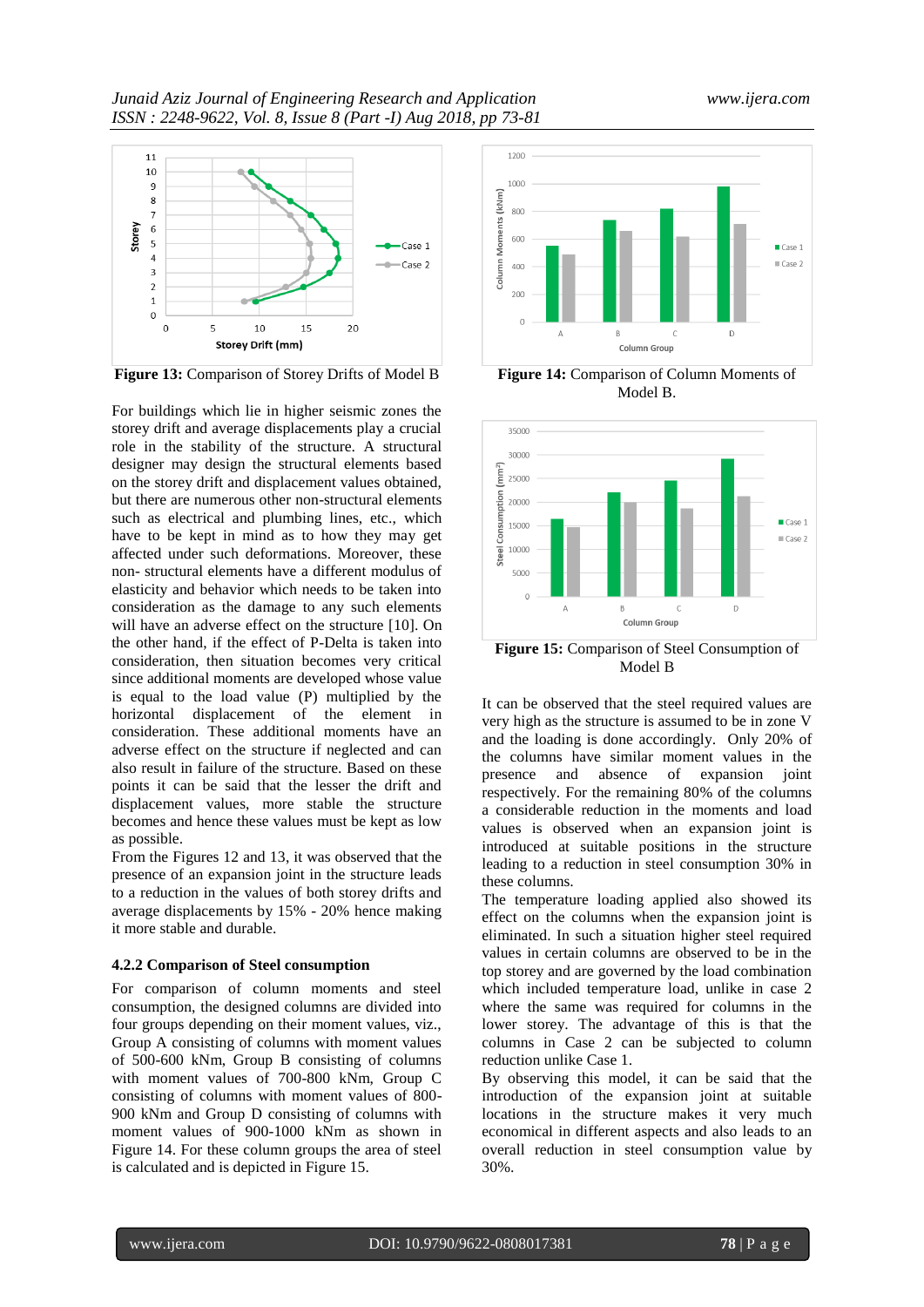#### **4.2.3 Comparison of Max Bending Moments in beams of bottom slab**

The outer beams were divided into three groups as shown in Figure 16, consisting of Group A with moment values ranging from 800-900 kNm, Group B with moment values ranging from 900-1000 kNm and Group C with moment value ranging from 1100- 1200 kNm.



**Figure 16:** Comparison of Max Bending Moments in outer beams of bottom slab of Model B.

The inner beams were divided into three groups as shown in Figure 17 consisting of Group A with moment values ranging from 400-500 kNm, Group B with moment values ranging from 700-800 kNm and Group C with moment values ranging from 900- 1000 kNm.



**Figure 17:** Comparison of Max Bending Moments in inner beams of bottom slab of Model B

From Figures 16 and 17, it can be seen that the maximum bending moments in the outer beams was reduced by almost 20% - 25% of the value which was noted down when the expansion joint was avoided. The governing load case observed in these beams was the combination of gravity, seismic wind and temperature loads. However, the inner beams were not affected by the temperature loads, but an overall reduction in the moment values by 20% was observed when expansion joint was provided in the structure.





**Figure 18:** Comparison of Max Bending Moments in outer beams of Top Slab of Model B.

As shown in Figure 18, the outer beams were divided into three groups; namely, Group A with moment values ranging from 600-700 kNm, Group B with moment values ranging from 700-800 kNm and Group C with moment values ranging from 800- 900 kNm.



**Figure 19:** Comparison of Max Bending Moments in inner beams of Top Slab of Model B

As shown in Figure 19, the inner beams were divided into three groups; namely, Group A with moment values ranging from 400-500 kNm, Group B with moment values ranging from 700-800 kNm and Group C with moment values ranging from 800- 900 kNm.

In Model B, the temperature loading showed its effect on both the outer as well as inner beams in the top slab. The governing load cases in these beams are a combination of gravity, earthquake, wind and temperature loads. When case 2 was implied on this model i.e. when an expansion joint was introduced in the structure the maximum bending moments values in the outer beams were reduced by20% and the inner beams were reduced by 18% of its value which were noted when the expansion joint was avoided.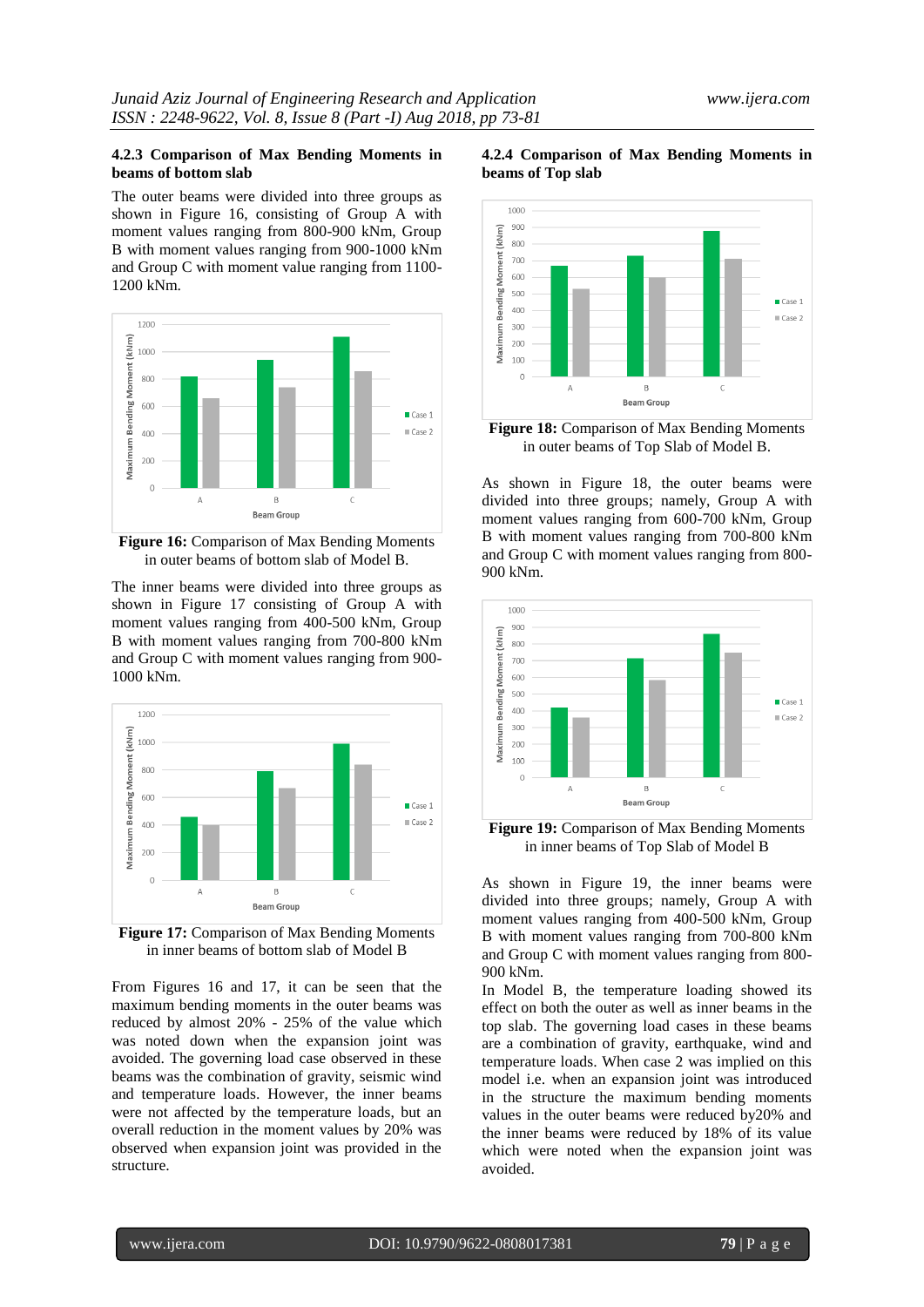#### **4.2.7 Comparison of Support Reactions**

The support reactions resulting at the base were categorized into four groups as shown in Figure 20; namely, Group A with SR values ranging from 7000-8000 kN, Group B with SR values ranging from 11000-12000 kN, Group C with SR values ranging from 16000-16500 kN and Group D with SR values ranging from 16500-17000 kN.



**Figure 20:** Comparison of Support Reaction of Model B

In case of Model B, majority of the columns showed considerable or no change in the support reaction values in the presence and absence of an expansion joint. The reduction in these columns is around 5% of the original value noted when the expansion joint is avoided.

Only 20% of the entire columns which were located close to the point where an expansion joint was provided showed a considerable reduction in its value by almost 40%.

#### **4.3 Comparison of models from economy point of view**

The most challenging part as a structural designer is not only to design a stable structure but also to maintain it as economical as possible while doing so, as the cost of construction of the structure is one such factor which lies directly in the hands of the structural designer.

The cost of construction in terms of steel quantity required in beams and columns is estimated for both Models under Case 1 and Case 2.

On observing the results of the study there is no denying the fact that provision of an expansion joint in the structure definitely contributes a lot in maintaining low cost of construction and vice versa. The tabular and graphical representation of the quantities and cost as per current rates in the market are given below in Table 3 and Figure 21.

**Table 3:** Comparison of Steel required and total cost

| Model A.       |                                   |                            |                 |                                   |                            |                 |  |  |  |
|----------------|-----------------------------------|----------------------------|-----------------|-----------------------------------|----------------------------|-----------------|--|--|--|
|                | Model A                           |                            | Model B         |                                   |                            |                 |  |  |  |
| Case           | <b>Steel Required</b><br>(Tonnes) | Cost per Tonne<br>(Rupees) | Total cost (Cr) | <b>Steel Required</b><br>(Tonnes) | Cost per Tonne<br>(Rupees) | Total cost (Cr) |  |  |  |
| 1              | 2560                              | 48500                      | 12.41           | 5425                              | 48500                      | 26.31           |  |  |  |
| $\overline{c}$ | 2360                              | 48500                      | 11.44           | 4920                              | 48500                      | 23.86           |  |  |  |



**Figure 21:** Comparison of Total cost of Steel required for Model A and Model B.

# **V. CONCLUSIONS**

The results show that the presence of expansion joint results in a structure with lesser stresses and moments developed in its various elements which in-turn results in lesser sectional properties and steel consumption and hence leading to an economical design of the structure. Based on the results obtained from this study, the elimination of the expansion joint can be considered for Model A i.e. where the structure is not subjected to heavy loading, but the same is not recommended for Model B i.e. when the structure is subjected to heavy loading as it leads to a very complex and uneconomical design due to higher values of the different parameters associated with it. The above conclusion may not be the same for all the structures as the results vary for different structures based on various parameters. Therefore, a thorough investigation and observation has to be performed for any structure before considering the elimination of the expansion joint.